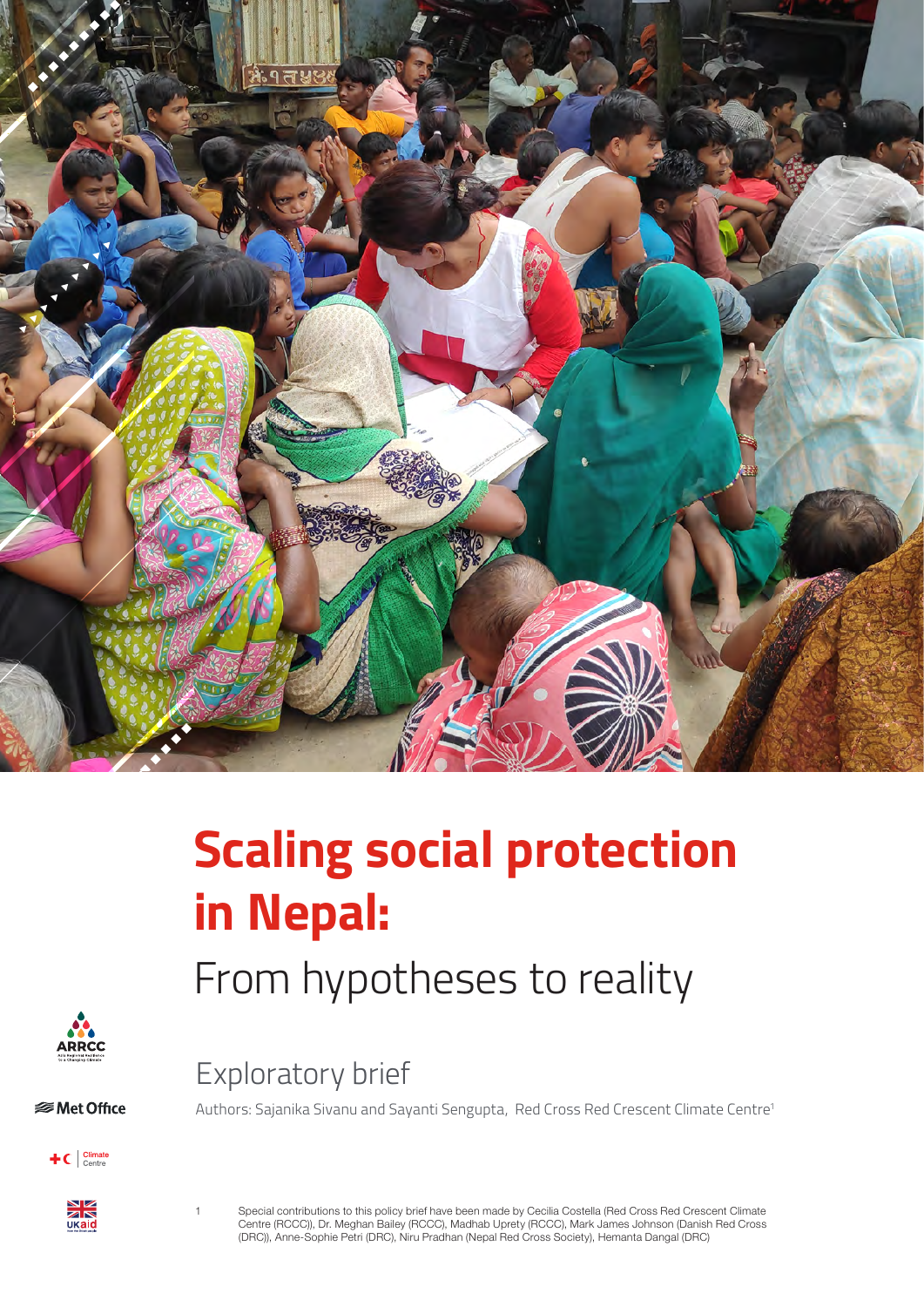This exploratory brief has been developed as part of the ongoing support that the Red Cross Red Crescent Climate Centre is providing to the UK Met Office for the Asia Regional Resilience to a Changing Climate (ARRCC) programme. The brief hypothesises how the social protection (SP) schemes in Nepal could have scaled up during the 2017 floods had the system been adaptive, flexible and scalable by nature. The objective of the brief is to provide the Nepalese government, humanitarian and development agencies, and other relevant stakeholders in the country with practical options to strengthen the SP system to be more adaptive in the context of shocks.



#### **<del></del>** Met Office





 $\vert$  2

Cover Photo: Anne-Sophie Petri/Danish Red Cross Nepal forecast-based financing dialogue platform and drills, November 2019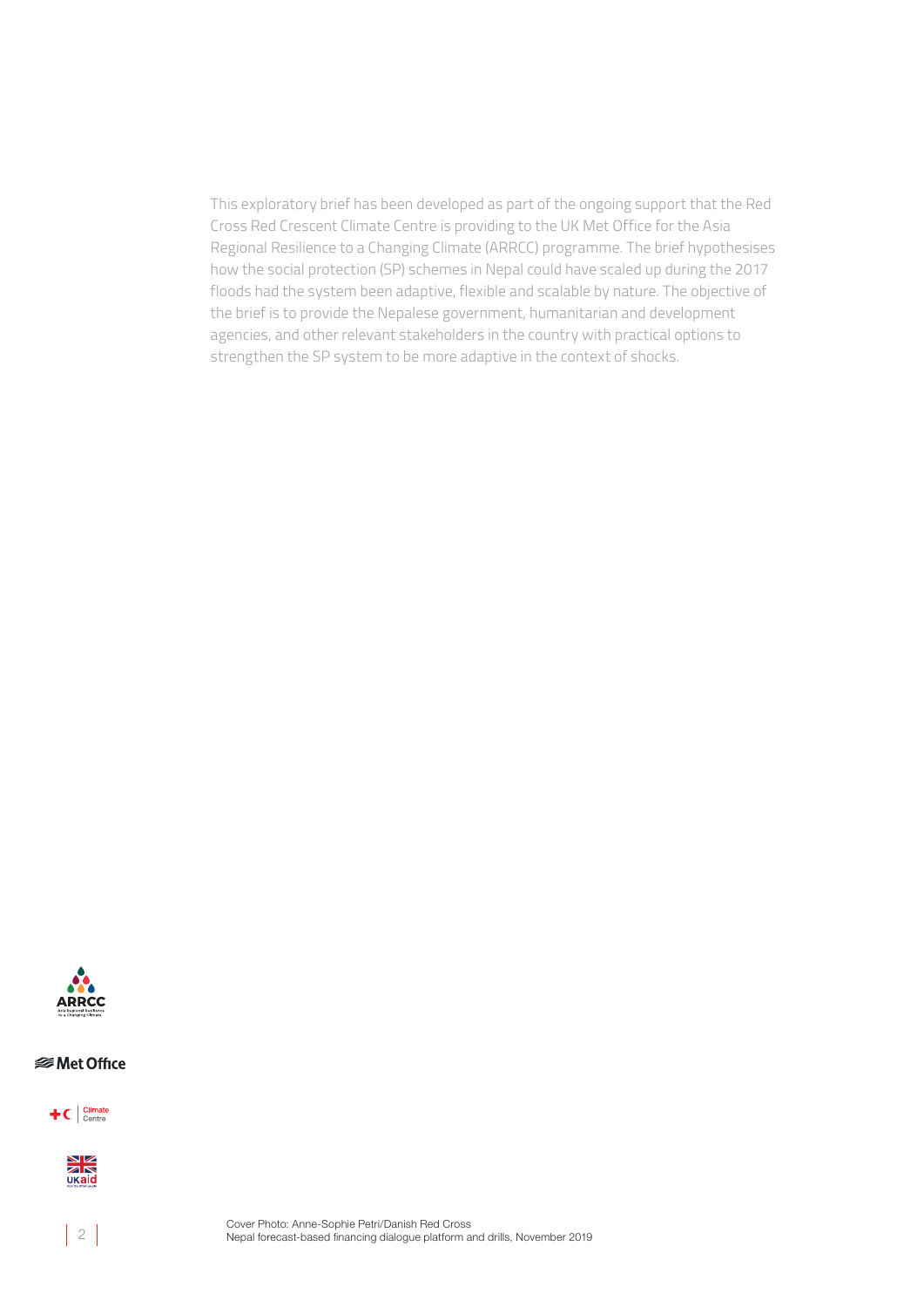### **1. Background**

Nepal is one of the most hazard-prone countries in the world (Dangal, 2011). It is at risk from a multitude of natural hazards such as avalanches, droughts, earthquakes, floods, landslides and windstorms (Dangal 2011). However, floods can lead to some of the most severe impacts such as the displacement of people and the destruction of public and private infrastructure, which can lead to limited mobility, loss of services, limited availability of food, and increased food and transport costs (Dangal, 2011). Fortunately, it is becoming increasingly possible to predict floods and accurately estimate their location, intensity, duration and potential impact.

#### *Nepal as the case study of choice*

Among the four ARRCC project countries of Afghanistan, Bangladesh, Nepal and Pakistan, Nepal has been chosen for this exploratory brief, due to the vigorous data available on the country's SP system as well as the impacts of the 2017 flood. Additionally, in an ongoing project funded by the European Commission Humanitarian Aid Office (ECHO) on forecast-based action and shock responsive SP in Nepal, a series of activities – such as vulnerability and risk mapping studies; workshops on SP and Forecast-based Financing (FbF); and developing triggers, standard operating procedures and early actions lists etc. – have been conducted in 2021. These activities eventually led to the formation of the *Forecast-based Action and Shock Responsive Social Protection Community of Practice* in Nepal. Nepal was, therefore, chosen as a case study to add to the knowledge about the current situation in the country, while leveraging the ongoing momentum to advocate for national SP systems to become shock responsive.



*<del></del>* Met Office





In August 2017, Nepal experienced heavy and continuous rainfall that led to extensive flooding in 35 of the country's 77 districts, with 18 severely affected (NPC, 2017). The flood was active from 11–14 August and affected 14,060 families, resulting in 161 deaths, 17 injuries and 22 missing persons (Bhandari *et al,*. 2018; MoHA, 2019). In addition to the human impacts, the housing, agriculture and livestock sectors all sustained damages of 187.9 million US dollars, 69.5 million US dollars and 102.7 million US dollars, respectively (NPC, 2017). This specific flood incident was the result of a monsoon trough<sup>2</sup> that released heavy rain across the country's eastern and western districts leading to large-scale loss of life, displacement, damaged infrastructure and destroyed livelihoods (NPC, 2017). Many district informants anecdotally concluded that this event was the heaviest rainfall experienced in over 60 years (NPC, 2017).

<sup>2</sup> A monsoon trough is an extended area of low pressure that, in Nepal, runs parallel to the base of the Himalayas (NPC, 2017). It is characterized by the presence of low pressure and moisture accrued from the Bay of Bengal, which results in extensive rainfall from the east to the western borders of the country (NPC, 2017).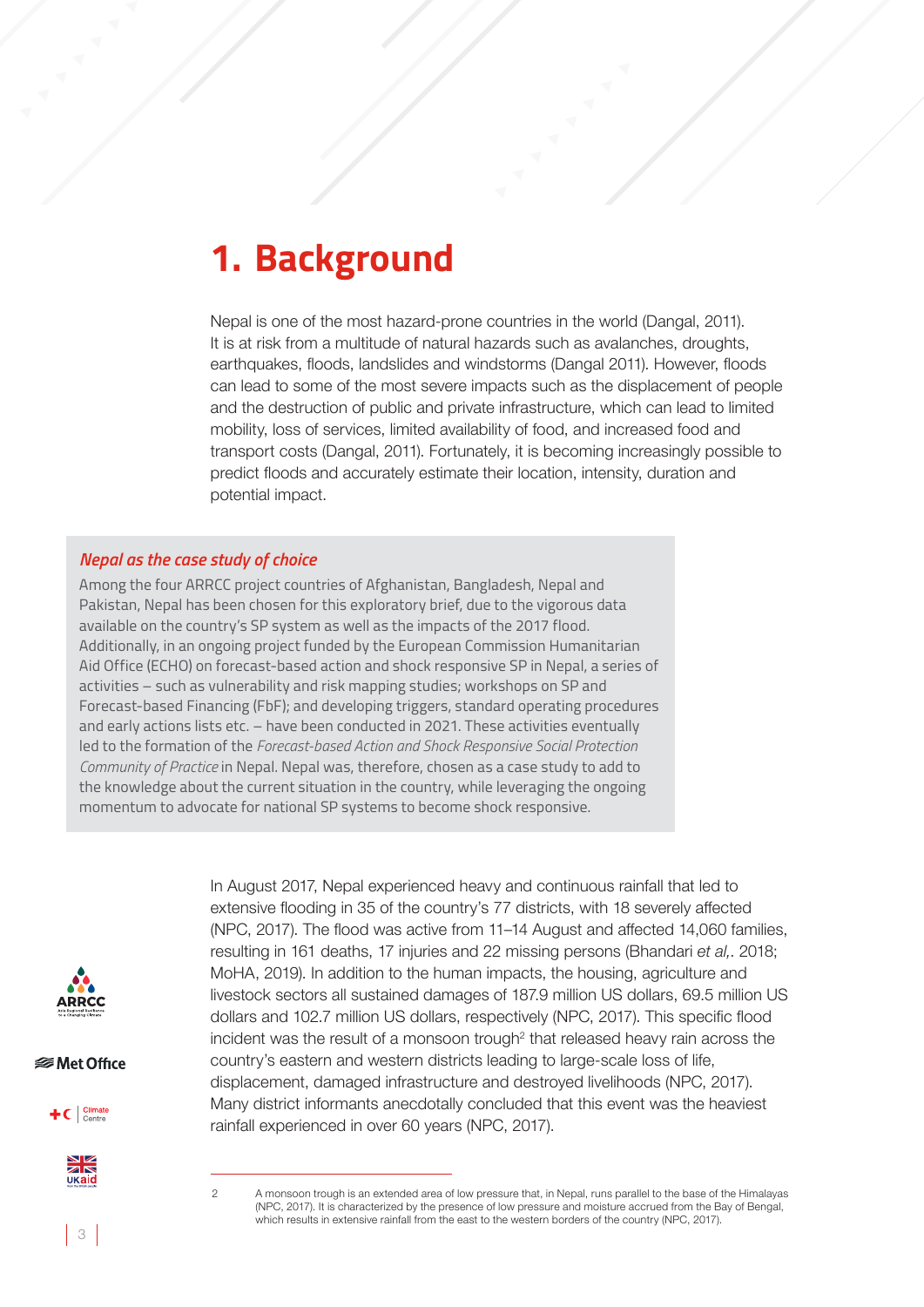The response measures implemented for this flood did not use the core SP programmes available in Nepal and the application of SP support programmes – such as healthcare, education and agricultural support – was limited in impact (Holmes *et al.,* 2019). However, there is increasing evidence of the impactful role of SP for climate risk management (CRM) and to support loss and damage remedial action at the national level (Aleksandrova *et al.,* 2021).

This brief will explore the existing SP system in Nepal and hypothesise how it could have been scaled up to address the impacts of the 2017 flood. The exercise is designed to be illustrative of the opportunities to use these systems to manage climate risk and does not intend to comment on or review the actual 2017 flood responses undertaken. In doing so, entry points to making the SP system more climate adaptive in Nepal will be identified and its potential use in future floods will be examined.



#### *<del></del>* Met Office

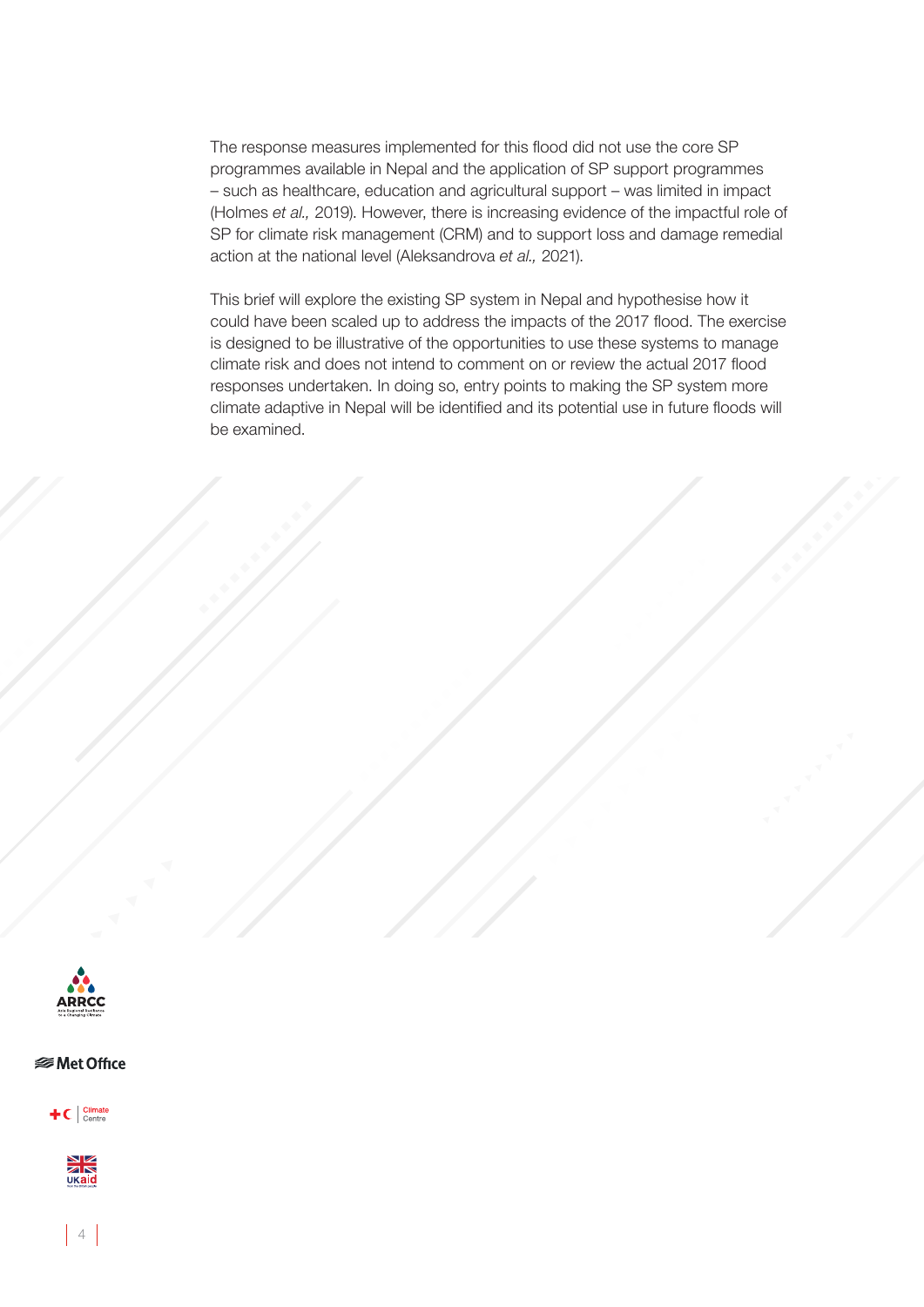### **2. Social Protection programmes in Nepal**

Nepal has two key SP programmes: the Social Security Allowance (SSA) and the Prime Minister's Employment Program (PMEP). While neither was used in response to the 2017 floods, additional support programmes in healthcare, education and agriculture were activated for mitigating some of the flood impacts (Holmes *et al.,* 2019).

- Nepal's SSA the country's flagship SP programme was launched in 1994, initially as a benefit for old-age pensioners. It has since been expanded to include children, senior citizens, people with disabilities, ethnic communities and single women. This cash transfer, which is distributed approximately every four months, reaches almost three million people (Holmes *et al.,* 2019).
- The PMEP is a public works programme that was introduced in 2019 to provide short-term paid employment for unemployed people between the ages of 18 and 51 (Nygaard & Dreyer, 2021). The employment programme focuses primarily on the improvement or preservation of infrastructure and other assets through projects such as tree planting, the installation of public toilets, road construction and irrigation projects (Nygaard & Dreyer, 2021).
- Healthcare support includes access to antenatal care services for expectant mothers as well as free vaccinations for infants and financed treatment for: children under the age of 14, adults with acute non-communicable diseases and seniors undergoing the replacement of cardiac valves. During the 2017 flood, the government attempted to organize reproductive health camps in the affected districts to provide access to safe deliveries and pre- and post-natal care. However, there was a lack of available gynecologists and ultrasound sonographers in these camps (UNORC, 2017).
	- Education support is a combination of free tuition up to class 10 in community schools as well as scholarship programmes and provisions for midday meals, school uniforms, books and stationery in community schools. During the 2017 flood, the Ministry of Education, Science and Technology faced difficulties in accurately recording the number of affected students per class-level in flood-affected areas, due to the vast variations in data collection and reporting across districts (UNORC, 2017).



*<del></del>* Met Office



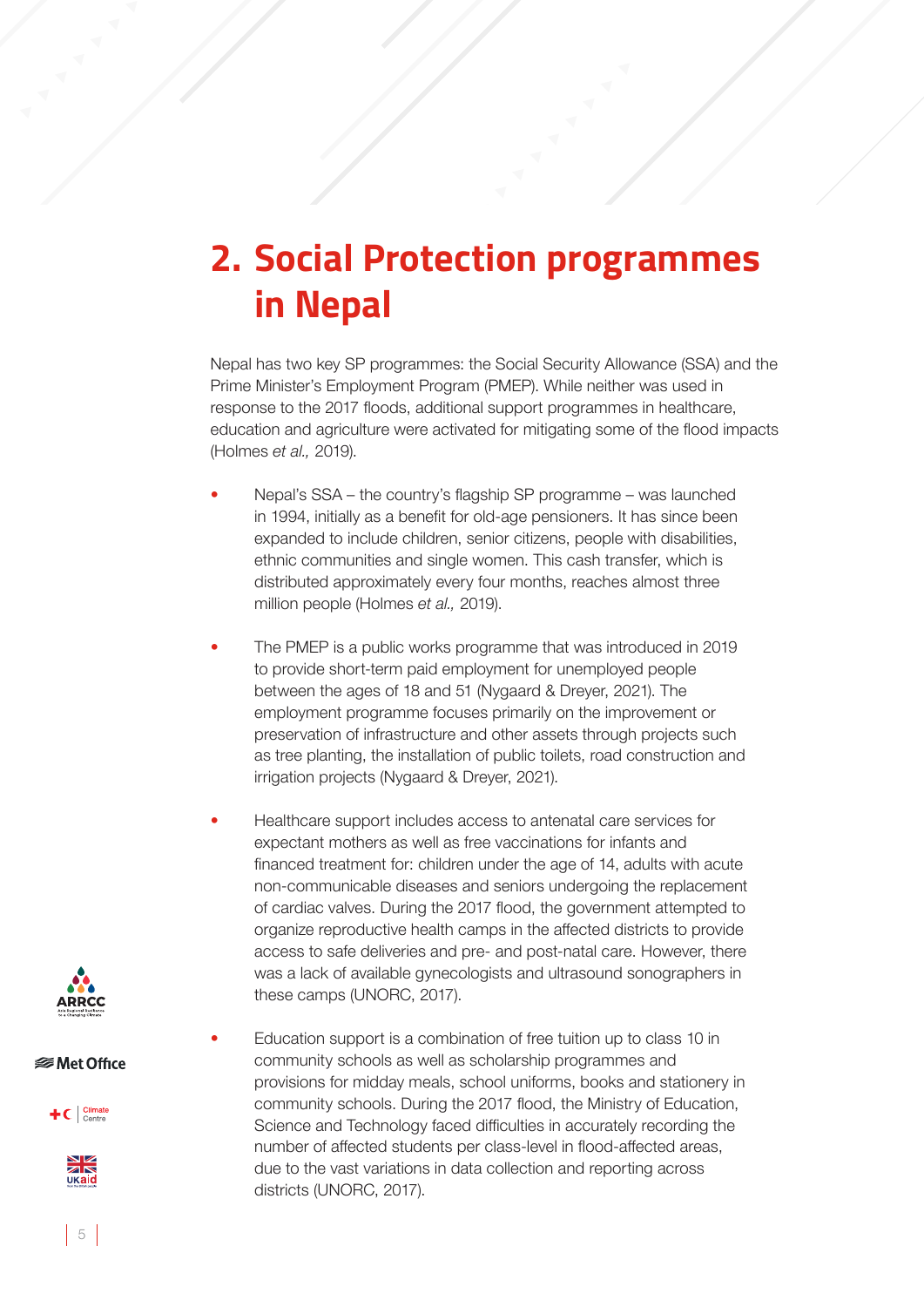• Agricultural support occurs in the form of fertilizers, seeds, tools and equipment. To encourage the smooth supply of essential foodstuffs – across the country, but mainly in remote areas – the subsidization of food transportation as well as iodized salt are provided by government-funded corporations (ILO, 2019). Prior to the 2017 floods, the Ministry of Agriculture and Livestock Development (MoALD) had prepared a 1.25 billion Nepalese rupees early recovery scheme, yet implementing the scheme proved to be difficult as the MoALD reported a lack of available funding for the early recovery initiatives (ILO, 2019).



 **⊗Met Office** 

 $\pm c$   $\int_{\text{Centre}}^{\text{Climate}}$ 



 $6<sup>1</sup>$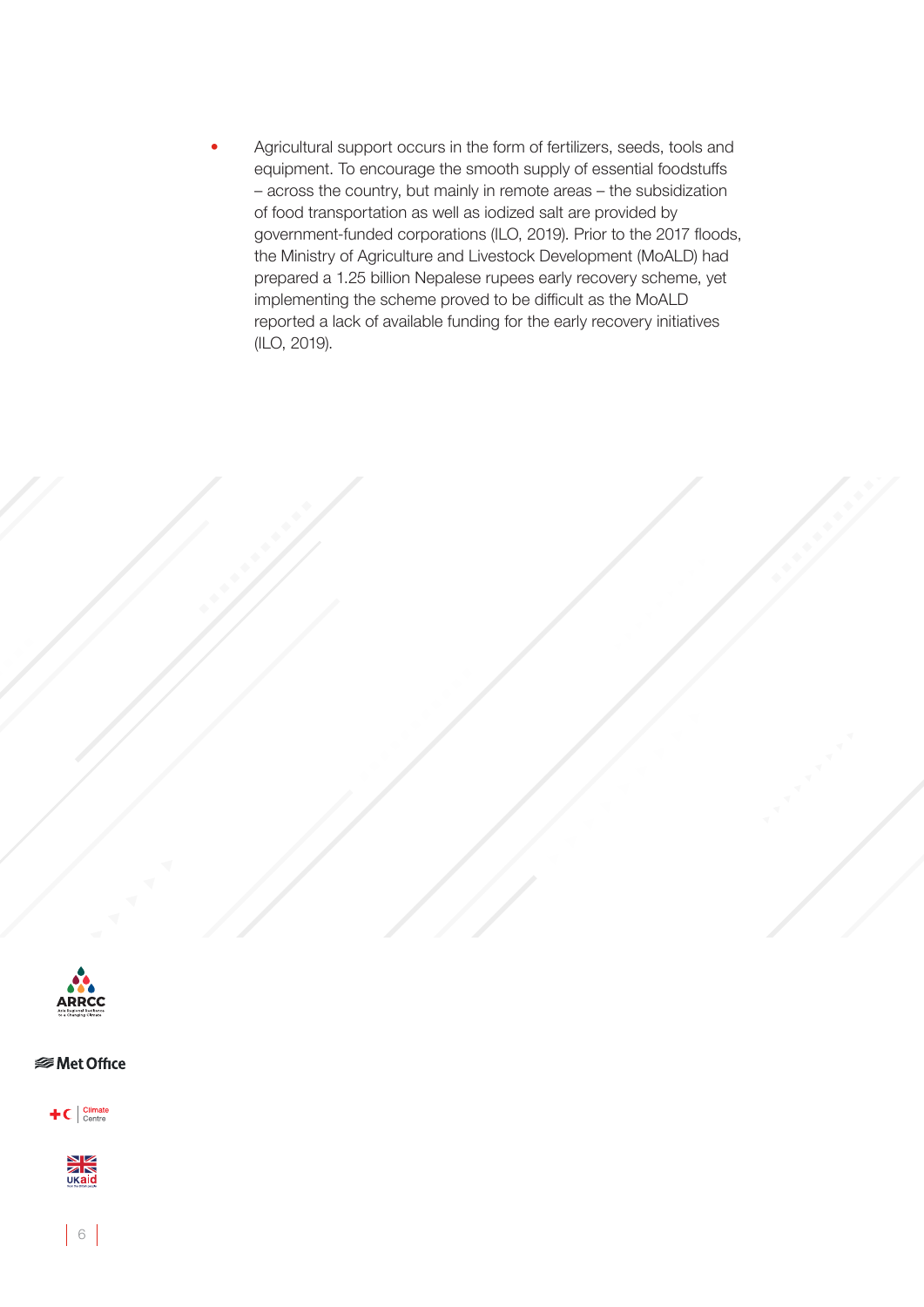## **3. The need for a shock responsive social protection system in Nepal**

Recognition of the role of SP in managing covariate shocks, such as climate disasters, has been growing in recent years, with many countries implementing "shock responsive" or "adaptive" SP approaches (Holmes *et al.,* 2019). These frameworks move away from the traditional focus of using SP for idiosyncratic shocks (Holmes *et al.,* 2019). The term 'shock responsive social protection' in this brief acknowledges that SP could play an important role in alleviating the impacts of increasing hazards, shocks and stresses (Transform, 2020).

Furthermore, a flexible SP system that is nationally led, strongly aligns with the localization agenda and recognizes the role of the government and local organizations in responding to risks, rather than solely depending on humanitarian actors.

During the 2017 flood in Nepal, the government did not activate its flagship SP programme – the SSA. Instead, other SP support programmes were activated, but the post-response evaluations documented delays and inadequacies (Holmes *et al.,* 2019). Evidence suggests that there are opportunities to harness and scale-up existing SP programmes in the country (Holmes *et al.,* 2019). In Nepal, this would further strengthen the link between SP and disaster risk management.



#### *<del></del>* Met Office

 $+C$  Climate



 $|7|$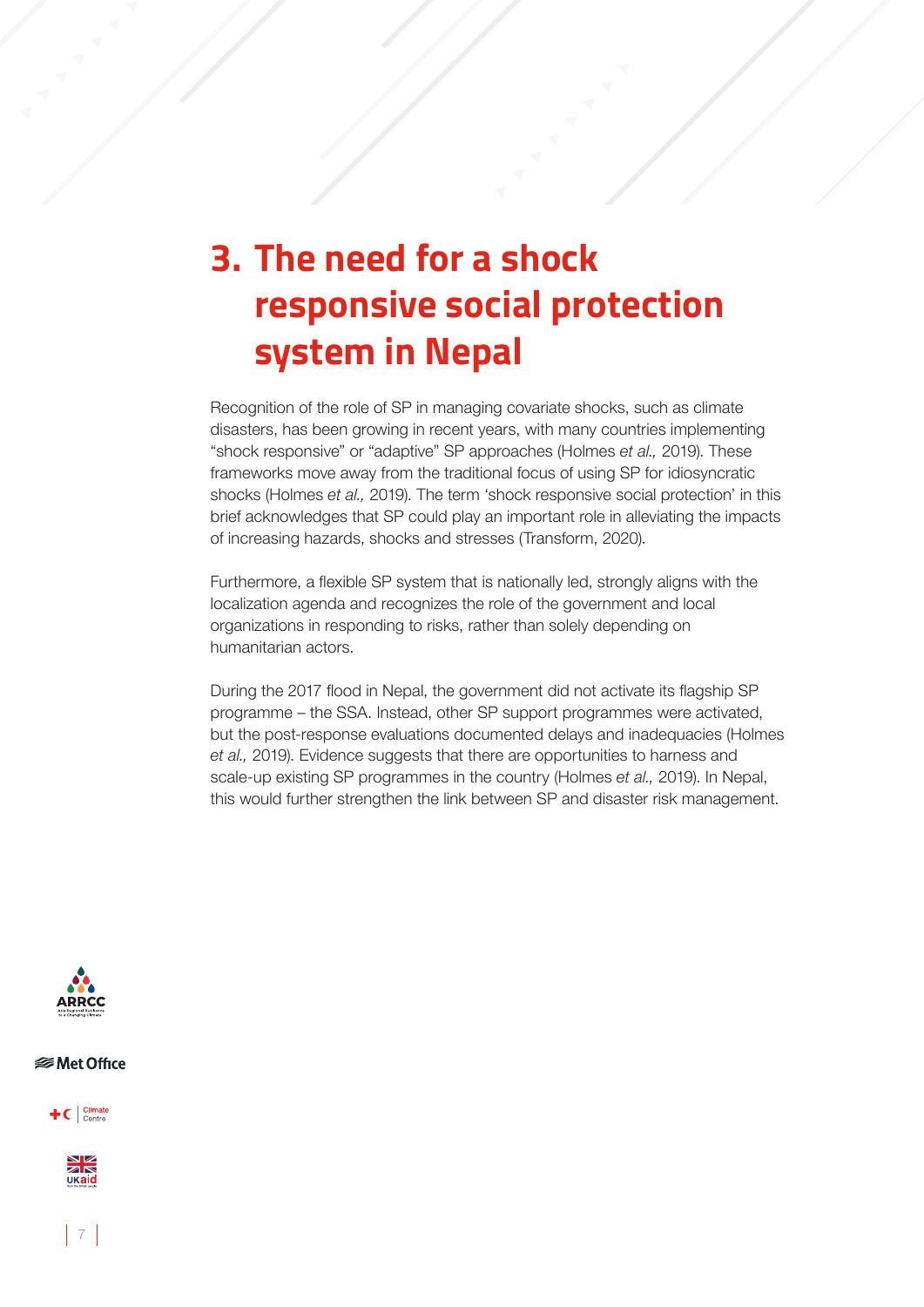# **4. The 2017 Nepal floods: What could shock responsive social protection have looked like?**

This exploratory study was conducted in three stages to identify and recommend feasible shock responsive social protection options that could have been part of the response mix during the 2017 floods.

- 1. An extensive literature review was conducted to identify the scale and extent of damages caused by the 2017 flood in Nepal. This desktop review included a variety of post-flood assessment reports, academic papers and grey literature from national and international newspapers.
- 2. A brainstorming workshop was organized with SP practitioners to find suitable options on how the identified impacts could have been minimized by scaling Nepal's existing SP programmes.
- **3.** Lastly, key informant interviews and consultations were completed with field workers from several organizations such as the Danish Red Cross, Nepal Red Cross Society and the Red Cross Red Crescent Climate Centre to assess the relevance and practicality of the proposed options.

Based on the findings from this three-staged approach, the next section outlines four hypothetical situations in which the different SP schemes in Nepal could have been scaled up during the 2017 floods. Each situation also lists the key steps that would have made such a scale-up possible.



#### *<del></del>* Met Office

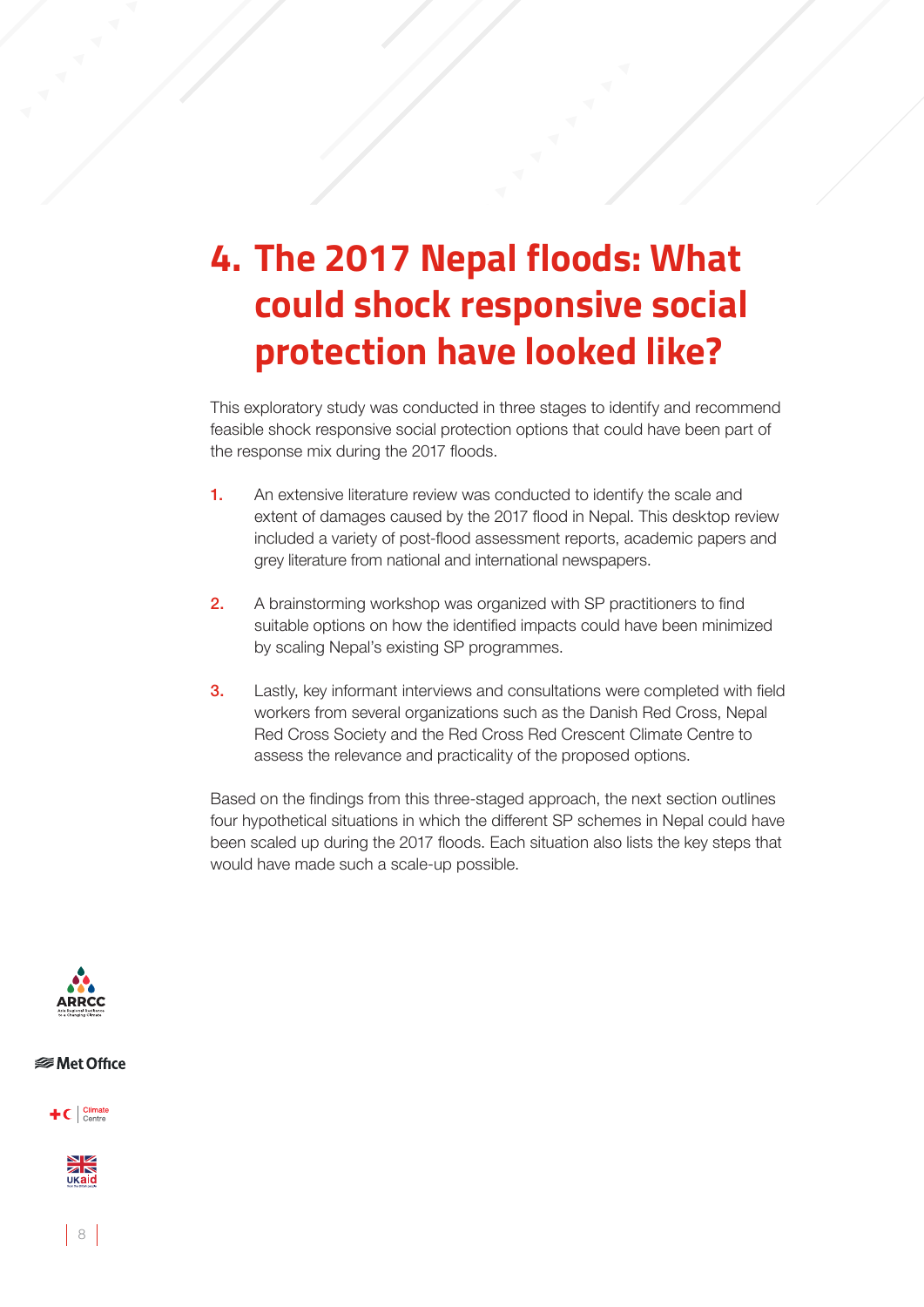#### *Hypothesis 1:*

If the current lead time was improved with better access to Early Warning Systems and regular forecast updates in local languages, using all mechanisms – including SSA communication channels – where available, this could have prompted evacuations and minimized losses.

- Early Warning Systems could have been developed with strategically placed and timed communication messages, especially for hard-toreach rural/tribal areas.
- Stronger linkages could have been fostered between Nepal's Department of Hydrology and Meteorology, the National Disaster Risk Reduction and Management Authority and SP actors, with regular meetings throughout the pre-monsoon season.
- As an information service, this could have allowed households to better prepare for the flood, including the planning of essential purchases, evacuations, etc. to reduce the probability of harm.

#### *Hypothesis 2:*

If the PMEP had been implemented prior to the 2017 flood and flood exposure maps were available during this time, then workers from highly exposed flood zones could have been targeted to receive employment under the PMEP.

- PMEP workers whose households are repeatedly affected by floods could have been pre-identified using flood exposure maps and given employment on public work activities for the fiscal year prior to the flood event.
- PMEP activities are determined before the start of each fiscal year; however, flood-vulnerable municipalities could be given the flexibility to adapt their activities to include those that promote flood resilience. Building flood resilient infrastructure in advance, like harvesting ponds and infiltration channels, along with other anticipatory activities could be included as part of the suite of actions permissible under the PMEP.
- Activities such as the early harvesting of crops, transporting rice grains from the field to storage centres, moving productive assets and cattle, could all have been carried out to minimize losses during the flood.
- The anticipatory use of the PMEP could have contributed to income security, produced climate change resilient infrastructure projects, and encouraged environmental regeneration.



#### *<del></del>* Met Office



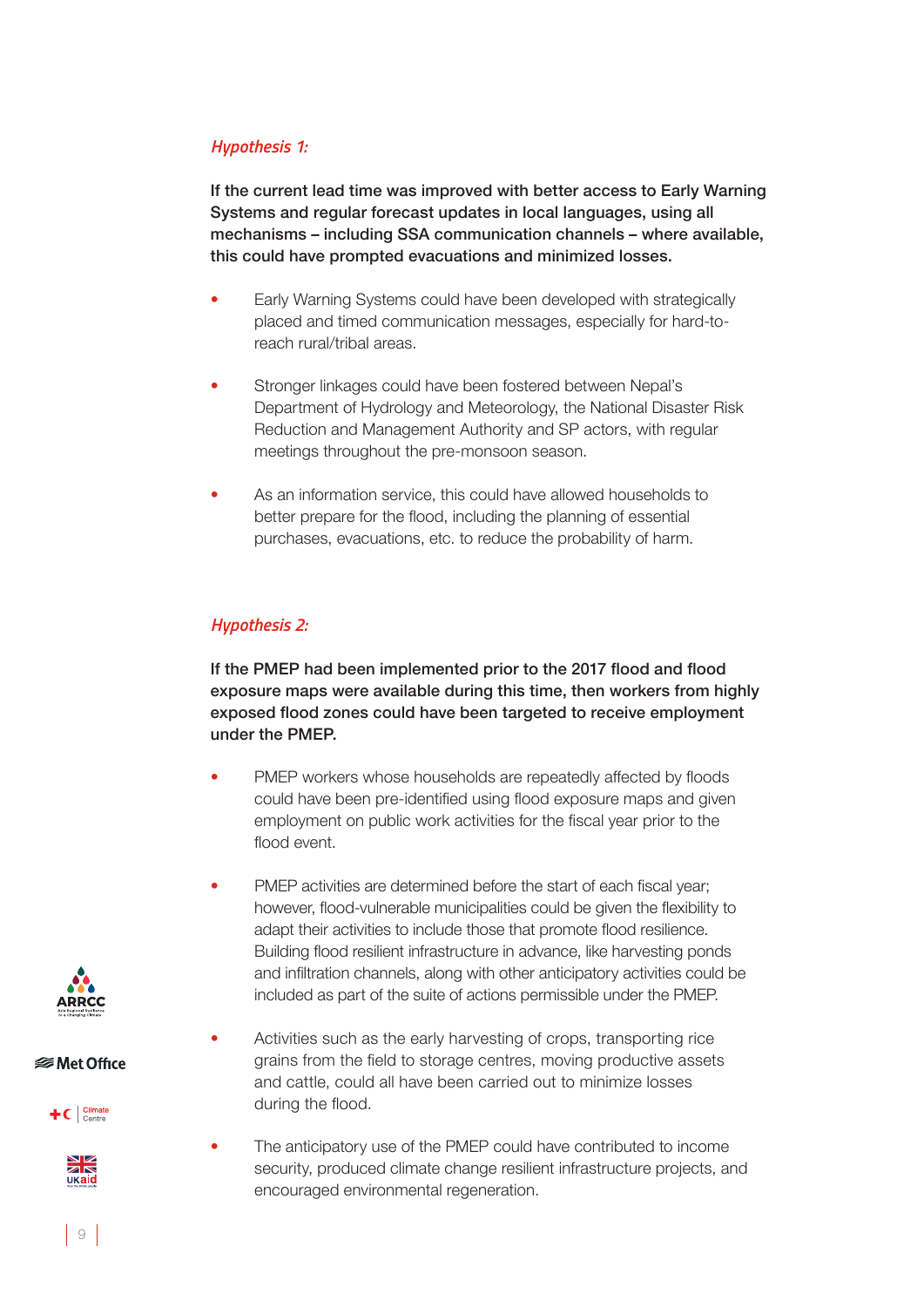#### *Hypothesis 3:*

If the school midday meal programme received an early warning three days in advance, then it might be possible to arrange take-home meals for a week instead of just the midday meals.

- Rather than forgo their midday meals, schoolchildren could have taken them home to share with other members of their households.
- In addition to ensuring the timeliness of the meals, the nutritional quality and size of the meals would need to be adapted (Borkowski *et al.,* 2021).
- This anticipatory relief response could have helped counter immediate threats to food security and nutrition.

#### *Hypothesis 4:*

If the overlap data between flood vulnerability and SSA beneficiaries had been used for vertical scale-up<sup>3</sup> of the SSA, then anticipatory cash top-ups for SSA beneficiaries in flood-affected areas would have been possible.

- SSA beneficiary lists could have been used to carry out vertical top-ups – providing a one-time transfer of cash. In addition to using beneficiary lists, SSA transfer mechanisms – such as using the same bank accounts – could also be used to enhance the link between SP and disaster risk management and provide more efficient and targeted support.
- As higher overlaps would mean higher coverage in targeting, this could have helped garner greater political acceptance of the use of cash transfers for anticipatory efforts to minimize the impacts of the flood. It could also have led to the acknowledgement that additional cash can increase beneficiary households' capacity to prepare for the flood and mitigate negative coping mechanisms such as reducing meals, selling productive assets, etc.
	- In addition to support from humanitarian actors and donors, the municipal level disaster management funds could be used for funding the top-ups.
- Through strong links with FbF, cash transfers could have been triggered pre-emptively to strengthen houses, fund evacuations and buy readymade food to eat during evacuations, or while stranded on rooftops.



**<del></del>** Met Office





 $10$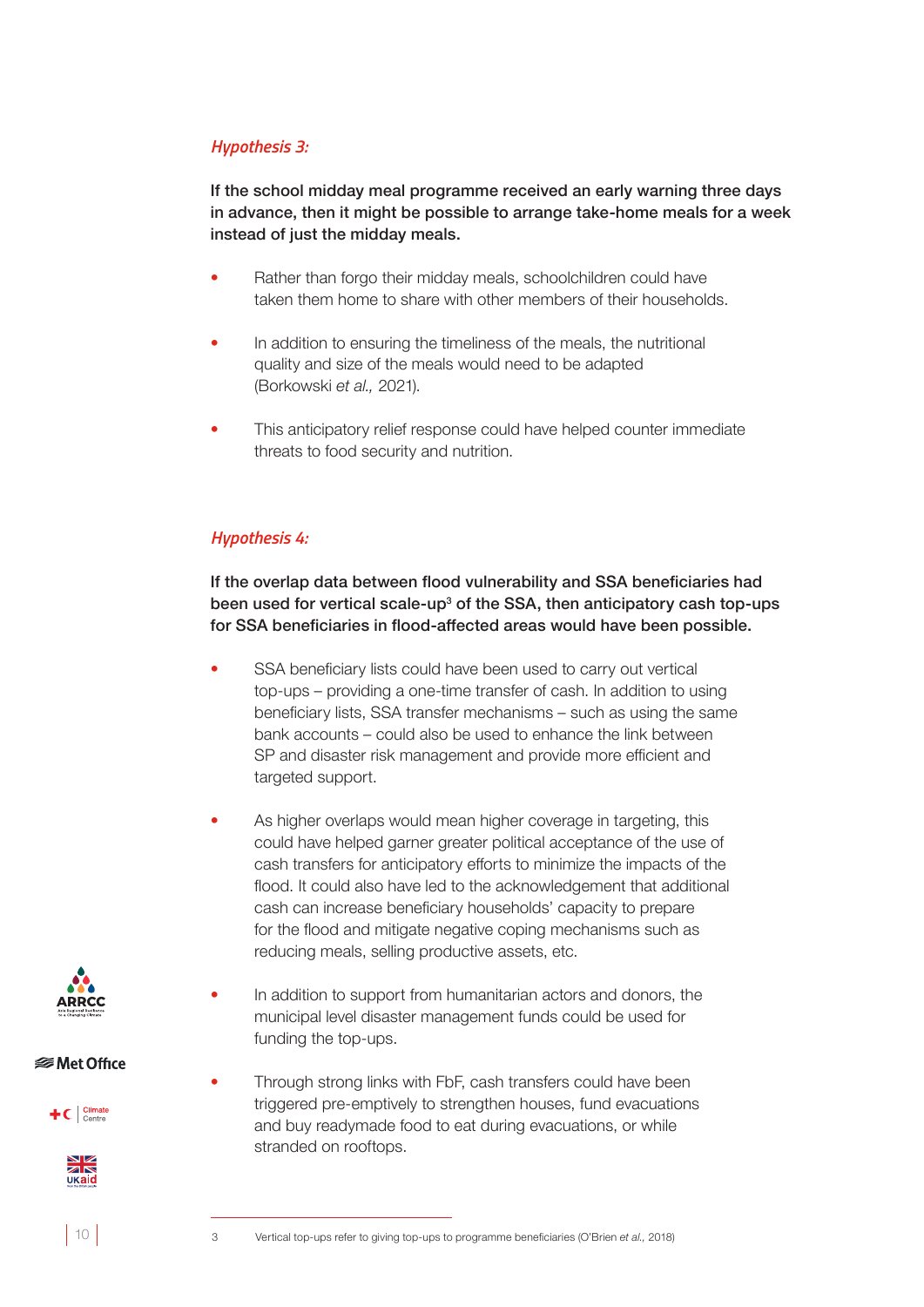• Field workers could have conducted repeat assessments at evacuation centres to ensure the viability of data and identify eligible households who may have been excluded.

These hypotheses reflect the ways in which Nepal's SP programmes could have been adapted to respond to the 2017 flood to minimize negative impacts. Based on these hypotheses, a case study on Bardiya – one of the worst-affected districts of Nepal in the 2017 flood – is presented here to show exactly how the four hypothetical situations could have potentially unfolded and helped to manage some of the challenges that were faced. In reality, different scale-up options could be used based on political will, institutional capacity and the availability of funds.



#### *<del></del>* Met Office

 $\textbf{+}$ C  $\vert$  Climate



 $|11|$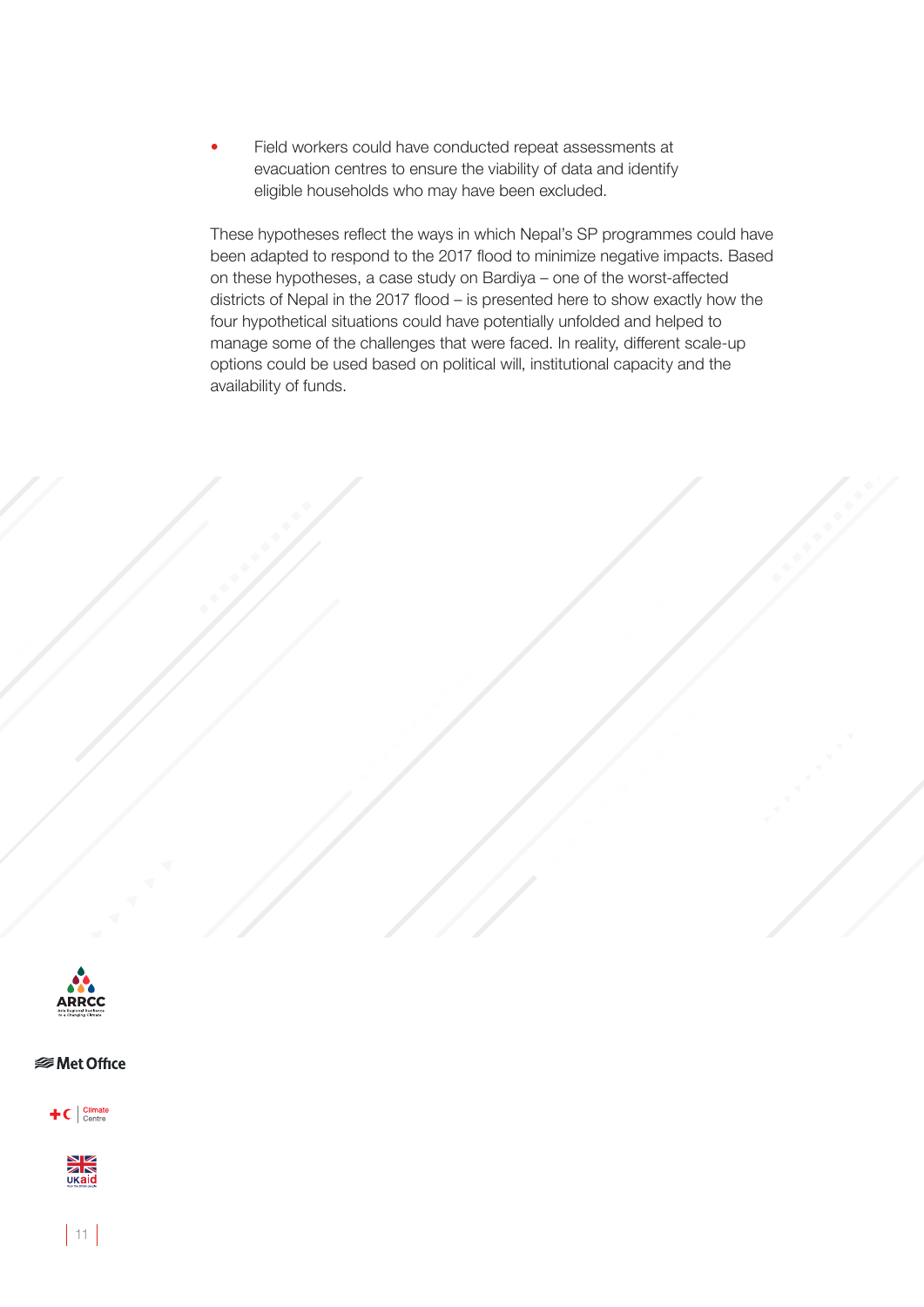### **5. Case study: District of Bardiya, Nepal**

The district of Bardiya was chosen for this case study as it is susceptible to a variety of climate-related shocks and is recognized as one of Nepal's most floodprone regions (Desroches, 2020). In addition, there is robust and accessible flood data for this district.

The Early Warning System (EWS) in Bardiya is relatively well-developed, due to the frequency of floods in the area (Holmes *et al.,* 2019). Currently the EWS has a lead time of four hours. However, an analysis of available forecasts in Nepal indicates that the lead time for riverine floods is up to three days (Bailey *et al.,* 2019), which indicates that there could be a possibility of extending the lead time. A trigger is activated through a water-level measurement station by the Department of Hydrology and Meteorology and this information is given to a talu messenger who relays the warning to different communities (Holmes *et al.,* 2019). During the 2017 flood, the water-level measurement station was washed away, leading to minor delays in communication (Holmes *et al.,* 2019). Although it was later rebuilt through donor funding, if Hypothesis 1 on improved EWS had been applied, it could have led to the consistent provision of high-quality forecast data and real-time information on the flood event. In addition, this hypothesis would ensure more timely trigger updates using multiple communication platforms – including the municipal SMS broadcast – to minimize losses rather than relying heavily on one measurement station and a single messenger.

The flood also caused significant impacts on other infrastructure, such as croplands and schools, in Bardiya (Holmes *et al.,* 2019; NPC, 2017). If Hypothesis 2 on targeted employment activities under the PMEP had been applied, municipalities could have shifted their PMEP activities to actions that boosted flood resilience – such as the early harvesting of crops. While if the lead time had been extended, the PMEP could have focused on preparing evacuation centres and shelters (subject to an extended lead time of five to seven days). Furthermore, if Hypothesis 3 on adapting the school midday meal had been applied and the EWS lead time could be extended to three days, then schoolchildren could have taken home a week's worth of meals at least three days prior to the flood event. This would have helped to ensure that the immediate dietary needs of the child and family were met, until cash transfers or other forms of support reached the affected households.



*<del></del>* Met Office

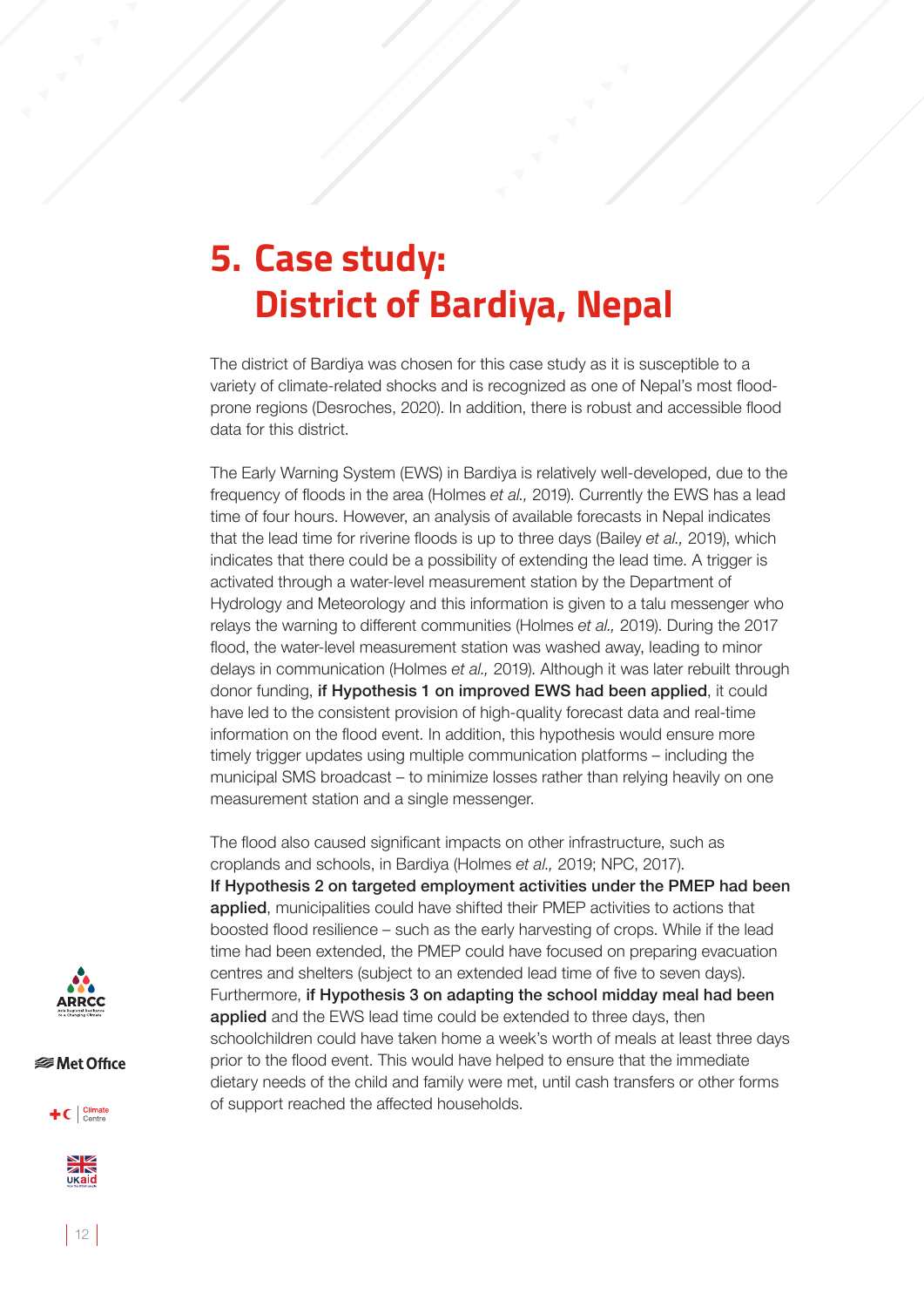The Government of Nepal distributed three separate sets of cash transfers in response to the 2017 flood, which included cash transfers by the District Disaster Management Committee of 2,100 Nepalese rupees per person (15 euro) in the flood-affected areas to provide up to two months' worth of food (Holmes *et al.,* 2019). This cash transfer was distributed by municipal police stations with oversight from a committee of elected officials and members of civil society organizations (Holmes *et al.,* 2019). Shortly afterwards, another cash transfer was distributed by the Ministry of Home Affairs (MoHA) of 10,000–25,000 Nepalese rupees (74–184 euro) for food and 15,000 Nepalese rupees (110 euro) for clothes to households whose homes were assessed as damaged by the flood (Holmes *et al.,* 2019). A few months after the peak of the flood, cash assistance of NPR 100,000 (743 euros) was provided to support the reconstruction of fully destroyed homes (Holmes *et al.,* 2019). However, these three distinct cash transfers did not make use of the SSA beneficiary list or transfer mechanism (Holmes *et al.,* 2019).

These cash transfers faced criticism from the residents in Bardiya due to delays in receiving the cash; discrepancies between names on citizenship cards and in municipal beneficiary lists; and the exclusion of vulnerable groups such as women and households with young children or the elderly, who faced difficulties in receiving the larger cash grants (Holmes *et al.,* 2019). As the SSA already covers some of the vulnerable groups that were missed by the above-mentioned cash transfers; if Hypothesis 4 on the vertical scaling of the SSA had been applied, and if the EWS could be extended to three days, those groups could have been more easily included in receiving support. Triggers could have been activated up to three days in advance, based on flood and rainfall forecasts, and this would have released the pre-emptive cash into their existing SSA bank accounts to manage the flood's impacts.

Current evidence indicates that the overlap of SSA beneficiaries with the floodaffected population of Bardiya is 21 per cent. However, Nepal is soon expected to expand its coverage of the Child Grant universally to include all households with children under 5 years of age. Targeting this category, combined with a vertical expansion of SSA transfers to individuals aged 60 and above, is expected to lead to matching coverage of up to 60 per cent (Holmes *et al.,* 2019). In the scenario of the 2017 floods, this targeting approach for a vertical expansion of the SSA could have potentially covered 60 per cent of the flood-affected population in Bardiya (with the caveat that adequate funding was available). With regards to the timing of the transfer, once the top-up value has been decided through consultations with national stakeholders and the Regional Cash Working Group in Nepal, the target beneficiaries could have received a one-time cash transfer within 24–48 hours of trigger activation.



#### *<del></del>* Met Office

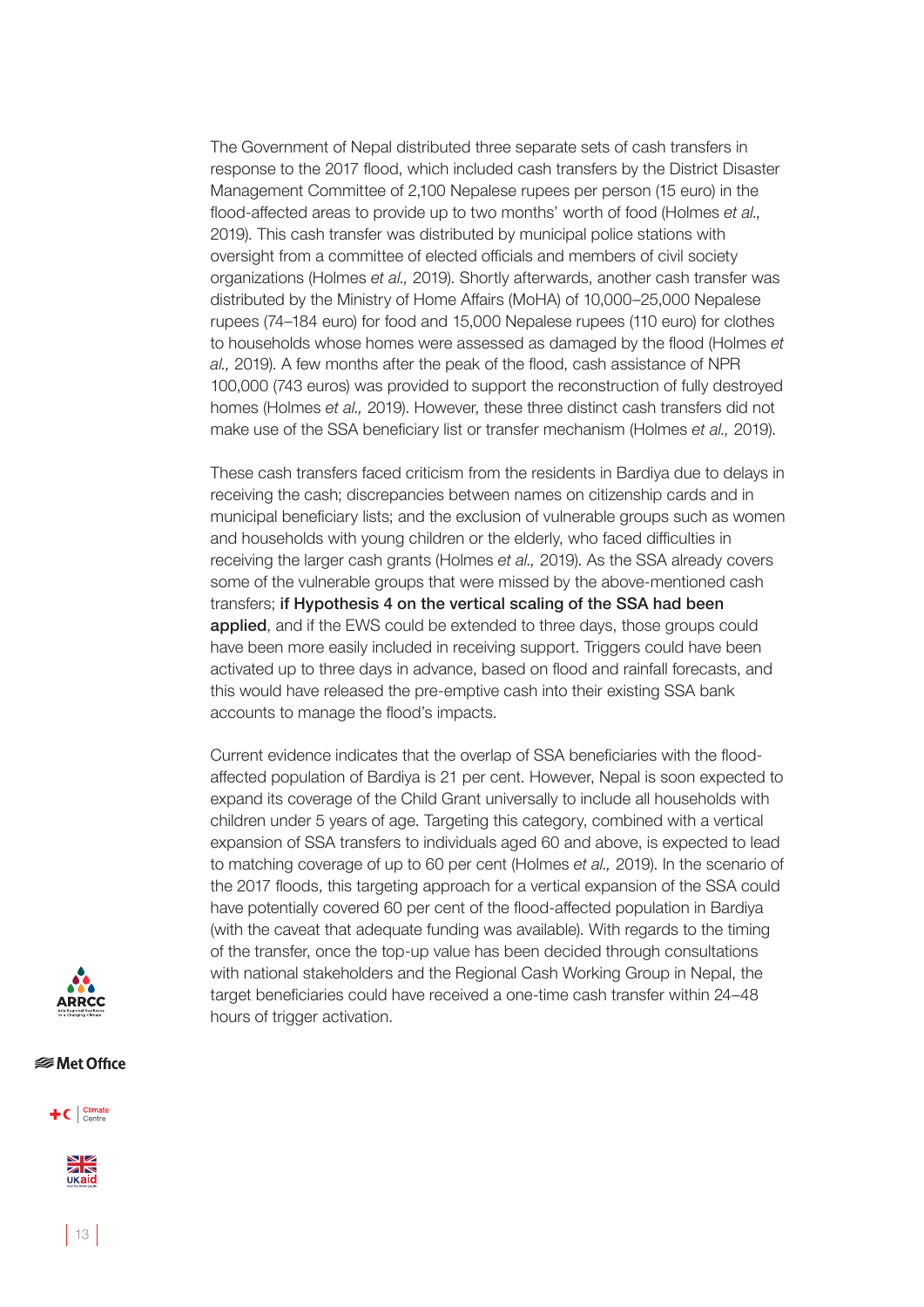### **6. Conclusion**

Attaining the hypothetical situation outlined above would require: investment in expanding SP coverage; parallel investment; strengthening forecast and early warning capacities; building coordinated and aligned systems; and rallying political will for using SP schemes as well as cash-based early action. Current evidence indicates that governments are trending towards a 'no regrets' approach, which acknowledges that cash transfers – regardless of whether the shocks manifest – produce positive impacts in building climate resilience (Siegel, 2011). In October 2021, a Forecast-based Financing trigger was activated in Nepal and the Nepal Red Cross Society administered a one-time vertical top-up for people with disabilities, from the SSA beneficiary lists, who were verified as having lost their home, partially or fully, due to the floods. A transfer amount of 13,500 Nepalese rupees was decided by the Regional Cash Working Group and was expected to cover the expenses of an average household over the course of one month. It is significant that the authorities allowed the transfer amount to be distributed through the existing bank accounts of SSA beneficiaries for the very first time. This represents a growing shift in the acceptance of cash transfers that are distributed quickly ahead of an incoming hazard. Based on the findings of this study, it can be suggested that now is a conducive time to promote the relevance of flexible and scalable SP schemes. The use of vertical top-ups for flood response is becoming a popular instrument of response in Nepal, and future implementation of anticipatory cash transfers using SP is recommended. That is why the hypotheses in this brief conceptualize different recommendations for making the SP system in Nepal more adaptive, in the pursuit of reducing impacts of future floods.



*<del></del>* Met Office

 $+C$  Climate



 $|14|$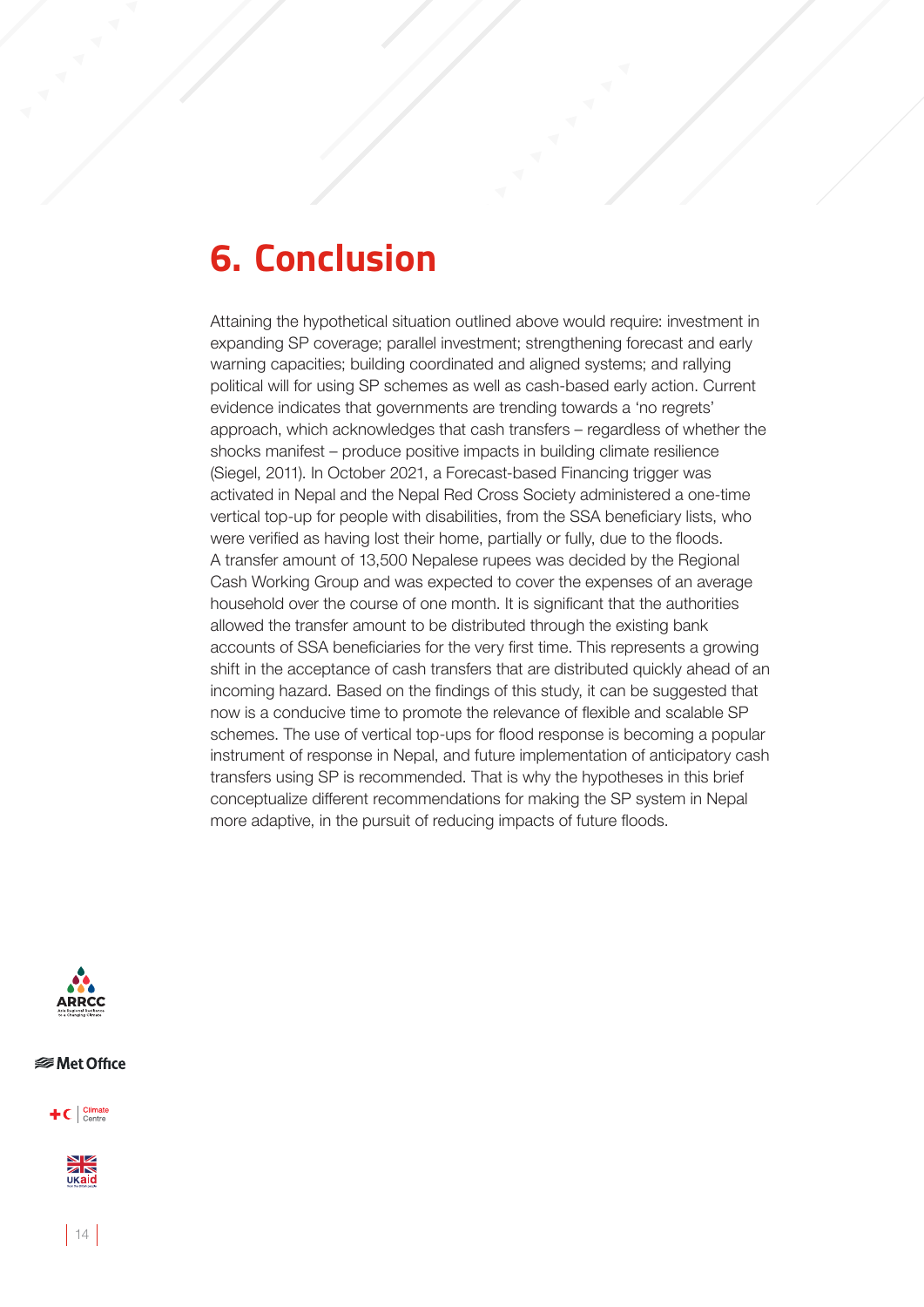### **References**

- Aleksandrova, M., Sengupta, S., Anderson, T., Costella, C., Singh, H. & Paul., H. *Social protection for climate-induced loss and damage: Priority areas for increasing capacity and investment in developing countries.* Red Cross Red Crescent Climate Centre, 2021. [https://www.climatecentre.org/wp-content/](https://www.climatecentre.org/wp-content/uploads/Social-protection-and-LD_RCCC_ActionAid_DIE-1.pdf) [uploads/Social-protection-and-LD\\_RCCC\\_](https://www.climatecentre.org/wp-content/uploads/Social-protection-and-LD_RCCC_ActionAid_DIE-1.pdf) [ActionAid\\_DIE-1.pdf](https://www.climatecentre.org/wp-content/uploads/Social-protection-and-LD_RCCC_ActionAid_DIE-1.pdf)
- Bailey, M., Hassan, A. & Dhungel, M. *Nepal FbF feasibility study*, 2019. Red Cross Red Crescent Climate Centre. [https://www.](https://www.anticipation-hub.org/Documents/Feasibility_Study/Nepal_FbF_Feasibility_Study.pdf) [anticipation-hub.org/Documents/Feasibility\\_](https://www.anticipation-hub.org/Documents/Feasibility_Study/Nepal_FbF_Feasibility_Study.pdf) [Study/Nepal\\_FbF\\_Feasibility\\_Study.pdf](https://www.anticipation-hub.org/Documents/Feasibility_Study/Nepal_FbF_Feasibility_Study.pdf)
- Barca, V. & Chirchir, R. *Management information systems and approaches to data integration – Manual for a leadership and transformation curriculum on building and managing social protection floors in Africa,* 2017. [https://www.](https://www.researchgate.net/publication/325603632_Management_Information_Systems_and_Approaches_to_Data_Integration_-_Manual_for_a_Leadership_and_Transformation_Curriculum_On_Building_and_Managing_Social_Protection_Floors_in_Africa) [researchgate.net/publication/325603632\\_](https://www.researchgate.net/publication/325603632_Management_Information_Systems_and_Approaches_to_Data_Integration_-_Manual_for_a_Leadership_and_Transformation_Curriculum_On_Building_and_Managing_Social_Protection_Floors_in_Africa) [Management\\_Information\\_Systems\\_and\\_](https://www.researchgate.net/publication/325603632_Management_Information_Systems_and_Approaches_to_Data_Integration_-_Manual_for_a_Leadership_and_Transformation_Curriculum_On_Building_and_Managing_Social_Protection_Floors_in_Africa) [Approaches\\_to\\_Data\\_Integration\\_-\\_Manual\\_](https://www.researchgate.net/publication/325603632_Management_Information_Systems_and_Approaches_to_Data_Integration_-_Manual_for_a_Leadership_and_Transformation_Curriculum_On_Building_and_Managing_Social_Protection_Floors_in_Africa) for a Leadership and Transformation Curriculum On Building and Managing Social Protection Floors in Africa
- Bhandari, D., Uprety, M., Ghimire, G., Kumal, B., Pokharel, L., & Khadka, P. *Nepal flood 2017: Wake up call for effective preparedness and response*, Practical Action, 2018. Available: [https://reliefweb.int/sites/reliefweb.int/files/](https://reliefweb.int/sites/reliefweb.int/files/resources/Nepal_Flood_2017_WEB.PDF) [resources/Nepal\\_Flood\\_2017\\_WEB.PDF](https://reliefweb.int/sites/reliefweb.int/files/resources/Nepal_Flood_2017_WEB.PDF)
- Borkowski, A., Ortiz-Correa, J.S., Bundy, D.A.P., Burbano, C., Hayashi, C., Lloyd-Ebans, E., Neitzel, J., & Reuge, N. *COVID-19: Missing More Than a Classroom – The impact of school closures on children's nutrition.* Innocenti Working Paper 2021-01. UNICEF Office of Research, 2021. Available: [https://](https://www.unicef-irc.org/publications/pdf/COVID-19_Missing_More_Than_a_Classroom_The_impact_of_school_closures_on_childrens_nutrition.pdf) [www.unicef-irc.org/publications/pdf/](https://www.unicef-irc.org/publications/pdf/COVID-19_Missing_More_Than_a_Classroom_The_impact_of_school_closures_on_childrens_nutrition.pdf) [COVID-19\\_Missing\\_More\\_Than\\_a\\_](https://www.unicef-irc.org/publications/pdf/COVID-19_Missing_More_Than_a_Classroom_The_impact_of_school_closures_on_childrens_nutrition.pdf) [Classroom\\_The\\_impact\\_of\\_school\\_closures\\_](https://www.unicef-irc.org/publications/pdf/COVID-19_Missing_More_Than_a_Classroom_The_impact_of_school_closures_on_childrens_nutrition.pdf) [on\\_childrens\\_nutrition.pdf](https://www.unicef-irc.org/publications/pdf/COVID-19_Missing_More_Than_a_Classroom_The_impact_of_school_closures_on_childrens_nutrition.pdf)
- Dangal, R. Disaster risk management: 'Policies and practices in Nepal'. *Country Profile: Nepal*, 2011. [https://www.adrc.asia/countryreport/](https://www.adrc.asia/countryreport/NPL/2011/FY2011B_NPL_CR.pdf) [NPL/2011/FY2011B\\_NPL\\_CR.pdf](https://www.adrc.asia/countryreport/NPL/2011/FY2011B_NPL_CR.pdf)
- Desroches, S. *Fostering anticipatory action via social protection systems: A case study for the climate vulnerability of flood-exposed social security allowance beneficiaries in Bardiya District, Nepal*. Master's Thesis, Uppsala University, 2020. [https://reliefweb.int/report/](https://reliefweb.int/report/nepal/fostering-anticipatory-action-floods-through-social-protection-nepal) [nepal/fostering-anticipatory-action-floods](https://reliefweb.int/report/nepal/fostering-anticipatory-action-floods-through-social-protection-nepal)[through-social-protection-nepal](https://reliefweb.int/report/nepal/fostering-anticipatory-action-floods-through-social-protection-nepal)
- Holmes, R., Samuels, F., Evans, M., Ghimire, A. & Twigg, J. *The potential of Nepal's social security allowance schemes to support emergency flood response*, UNICEF, 2019. [https://www.unicef.org/nepal/media/3401/](https://www.unicef.org/nepal/media/3401/file/%20Report%20%7C%20The%20potential%20of%20Nepal%E2%80%99s%20social%20security%20allowance%20schemes%20to%20support%20emergency%20flood%20response.pdf) [file/%20Report%20%7C%20The%20](https://www.unicef.org/nepal/media/3401/file/%20Report%20%7C%20The%20potential%20of%20Nepal%E2%80%99s%20social%20security%20allowance%20schemes%20to%20support%20emergency%20flood%20response.pdf) [potential%20of%20Nepal%E2%80%99s%20](https://www.unicef.org/nepal/media/3401/file/%20Report%20%7C%20The%20potential%20of%20Nepal%E2%80%99s%20social%20security%20allowance%20schemes%20to%20support%20emergency%20flood%20response.pdf) [social%20security%20allowance%20](https://www.unicef.org/nepal/media/3401/file/%20Report%20%7C%20The%20potential%20of%20Nepal%E2%80%99s%20social%20security%20allowance%20schemes%20to%20support%20emergency%20flood%20response.pdf) [schemes%20to%20support%20](https://www.unicef.org/nepal/media/3401/file/%20Report%20%7C%20The%20potential%20of%20Nepal%E2%80%99s%20social%20security%20allowance%20schemes%20to%20support%20emergency%20flood%20response.pdf) [emergency%20flood%20response.pdf](https://www.unicef.org/nepal/media/3401/file/%20Report%20%7C%20The%20potential%20of%20Nepal%E2%80%99s%20social%20security%20allowance%20schemes%20to%20support%20emergency%20flood%20response.pdf)
- International Labour Organization. *Eight ways to grow Nepal's agricultural sector: A rapid market assessment and ranking of agricultural sub-sectors*. ILO, 2019. [https://www.ilo.org/](https://www.ilo.org/wcmsp5/groups/public/---ed_emp/documents/publication/wcms_713334.pdf) [wcmsp5/groups/public/---ed\\_emp/](https://www.ilo.org/wcmsp5/groups/public/---ed_emp/documents/publication/wcms_713334.pdf) [documents/publication/wcms\\_713334.pdf](https://www.ilo.org/wcmsp5/groups/public/---ed_emp/documents/publication/wcms_713334.pdf)
- Ministry of Home Affairs. Nepal disaster report 2019. Government of Nepal: Ministry of Home Affairs, 2019. [http://drrportal.gov.np/uploads/](http://drrportal.gov.np/uploads/document/1594.pdf) [document/1594.pdf](http://drrportal.gov.np/uploads/document/1594.pdf)
- National Planning Commission. *Nepal flood 2017: Post flood recovery needs assessment*. National Planning Commission, 2017. [https://](https://reliefweb.int/report/nepal/nepal-flood-2017-post-flood-recovery-needs-assessment) [reliefweb.int/report/nepal/nepal-flood-2017](https://reliefweb.int/report/nepal/nepal-flood-2017-post-flood-recovery-needs-assessment) [post-flood-recovery-needs-assessment](https://reliefweb.int/report/nepal/nepal-flood-2017-post-flood-recovery-needs-assessment)
- Nygaard, K. & Dreyer, M. *Nepal expands publicworks program*. Yale Program of Financial Stability, 2021.[https://som.yale.edu/sites/](https://som.yale.edu/sites/default/files/files/SMEs_Nepal%20Expands%20Public-Works%20Program.pdf) [default/files/files/SMEs\\_Nepal%20](https://som.yale.edu/sites/default/files/files/SMEs_Nepal%20Expands%20Public-Works%20Program.pdf) [Expands%20Public-Works%20Program.pdf](https://som.yale.edu/sites/default/files/files/SMEs_Nepal%20Expands%20Public-Works%20Program.pdf)
- O'Brien, C., Holmes, R., Scott, Z. & Barca, V. *Shock-responsive social protection systems toolkit*, 2018. [https://www.opml.co.uk/files/](https://www.opml.co.uk/files/Publications/a0408-shock-responsive-social-protection-systems/srsp-toolkit.pdf?noredirect=1) [Publications/a0408-shock-responsive-social](https://www.opml.co.uk/files/Publications/a0408-shock-responsive-social-protection-systems/srsp-toolkit.pdf?noredirect=1)[protection-systems/srsp-toolkit.](https://www.opml.co.uk/files/Publications/a0408-shock-responsive-social-protection-systems/srsp-toolkit.pdf?noredirect=1) [pdf?noredirect=1](https://www.opml.co.uk/files/Publications/a0408-shock-responsive-social-protection-systems/srsp-toolkit.pdf?noredirect=1)



*<del></del>* Met Office